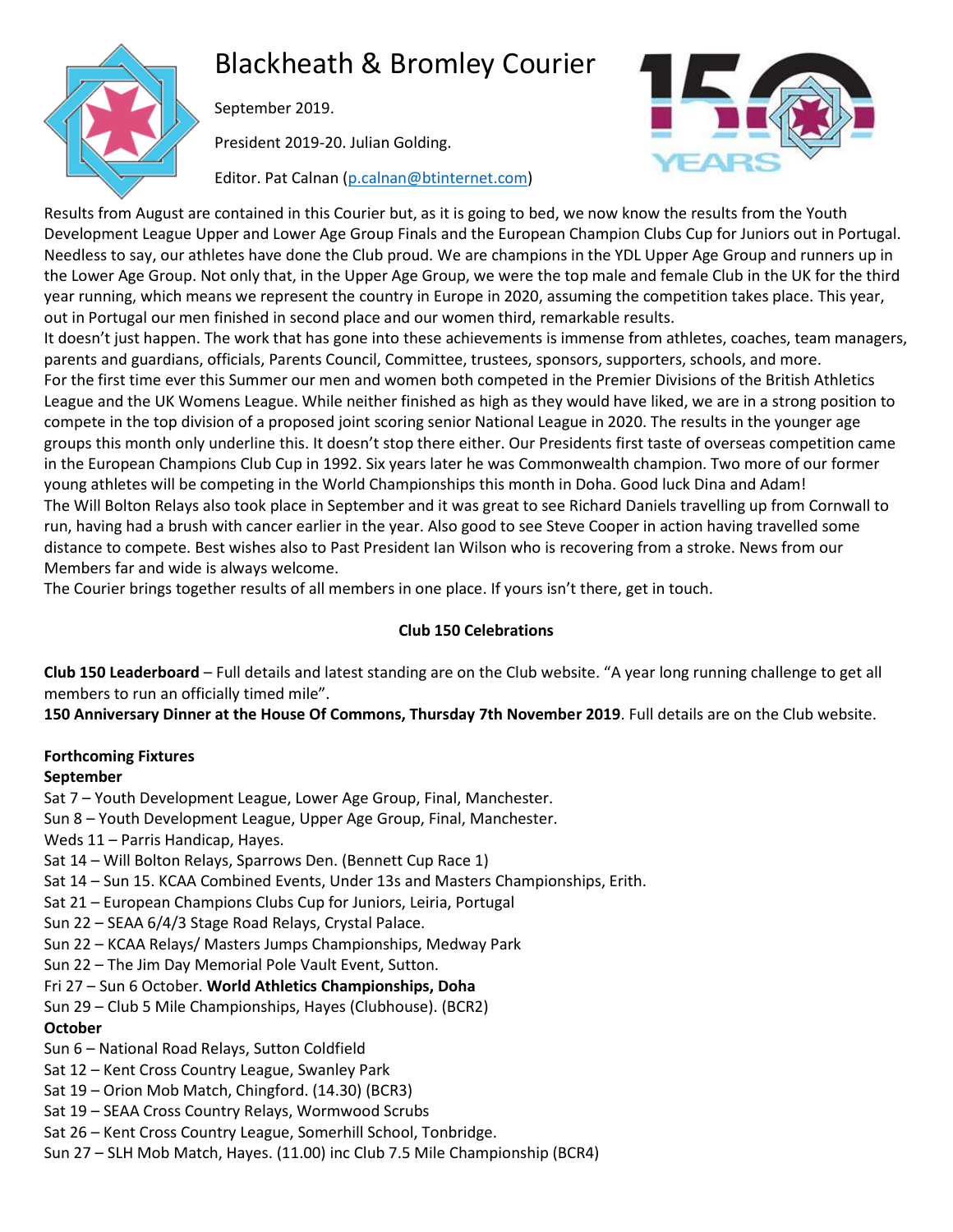#### **Social Events**

Friday 11th October. Vice Presidents Supper. Hayes.



*Another picture from the VPs Supper 2009*

Friday 25th October. Fund raising Wine Tasting and Quiz Night. Tickets and info from Claire\_austridge@yahoo.co.uk Sunday 8th December. Christmas Lunch, Hayes.

#### **Results**

#### **1/8/19**

**World Para Athletics Junior Championships, Nottwil, SUI.** 1500. 3. Prince Reid (T20/F20) 4.37.05 **Belfast International**. Men. 200. A. 1. Adam Gemili 20.63 (-0.2). Women. 100. A. 5. Molly Scott 11.97. **BMC Races, Leeds**. 1500. 2. Alex Botterill 3.52.78 **2/8/19.**

**University Of Birmingham Relays**. 100. 4. Michael Damoah 10.99 (0.9). 3000. 6. Declan Neary 8.23.23. **3/8/19**

**British Athletics League, Premier Division, Birmingham.** 100. A. 7. Duayne Bovell 10.95 (0.0). B. 7. Michael Damoah 11.08 (- 0.7). 200. A. 7. Ethan Brown 21.88 (-1.5). B. 7. Michael Damoah 22.83. (-1.3). 400. A. 8. Joe Rogers 51.22. B. 8. Adam Herring 58.49. 800. A. 5. Joe Rogers 1.54.34. B. 5. Phil Sesemann 1.53.24? 1500. A. 2. Phil Sesemann 3.47.45. B. 5. Declan Neary 3.52.63. 5000. A. 5. Ross Braden 15.08.65. B. 3. Charlie Davis 15.21.25. 110H. A. 6. Alex Nwenwu 15.99 (-0.7). B. 7. Lewis Ely 25.09 (-0.1). 400H. A. 7. Bailey Stickings 59.54. B. 6. Tom Desborough 65.32. 3000 s/ch. A. 4. Lewis Mills 9.54.92. B. 5. Tom Desborough 10.59.15. HJ. A. 4=. Kelechi Aguocha 2.00. B. 4. Lewis Ely 1.85. LJ. A. 8. Ben Sutton 6.50. B. 5. Myles Xavier 6.27. TJ. A. 3. Jonathan Ilori 16.27. B. 8. Lewis Ely 9.60. PV. A. 5. Scott Huggins 4.80. B. 3. Barnaby Corry 4.20. SP. A. 7. Philip Bartlett 11.05. B. 6. Dele Aladese 9.51. DT. A. 6. Dele Aladese 41.43. B. 6. Philip Bartlett 34.20. JT. A. 8. Duayne Bovell 25.47. B. 8. Joss Barber 4.47. HT. A. 7. Charlie Short 33.60. B. 6. Dele Aladese 17.79. 4X100. 6. B&B (Duayne Bovell, Michael Damoah, Ben Sutton, Myles Xavier) 42.56. 4x400. 6. B&B. (Ben Sutton, Myles Xavier, Adam Herring, Ethan Brown) 3.21.49. Match. 1. Birchfield 394, 2. Newham & Essex Beagles 338, 3. Shaftesbury Barnet 323, 4. Woodford Green with Essex Ladies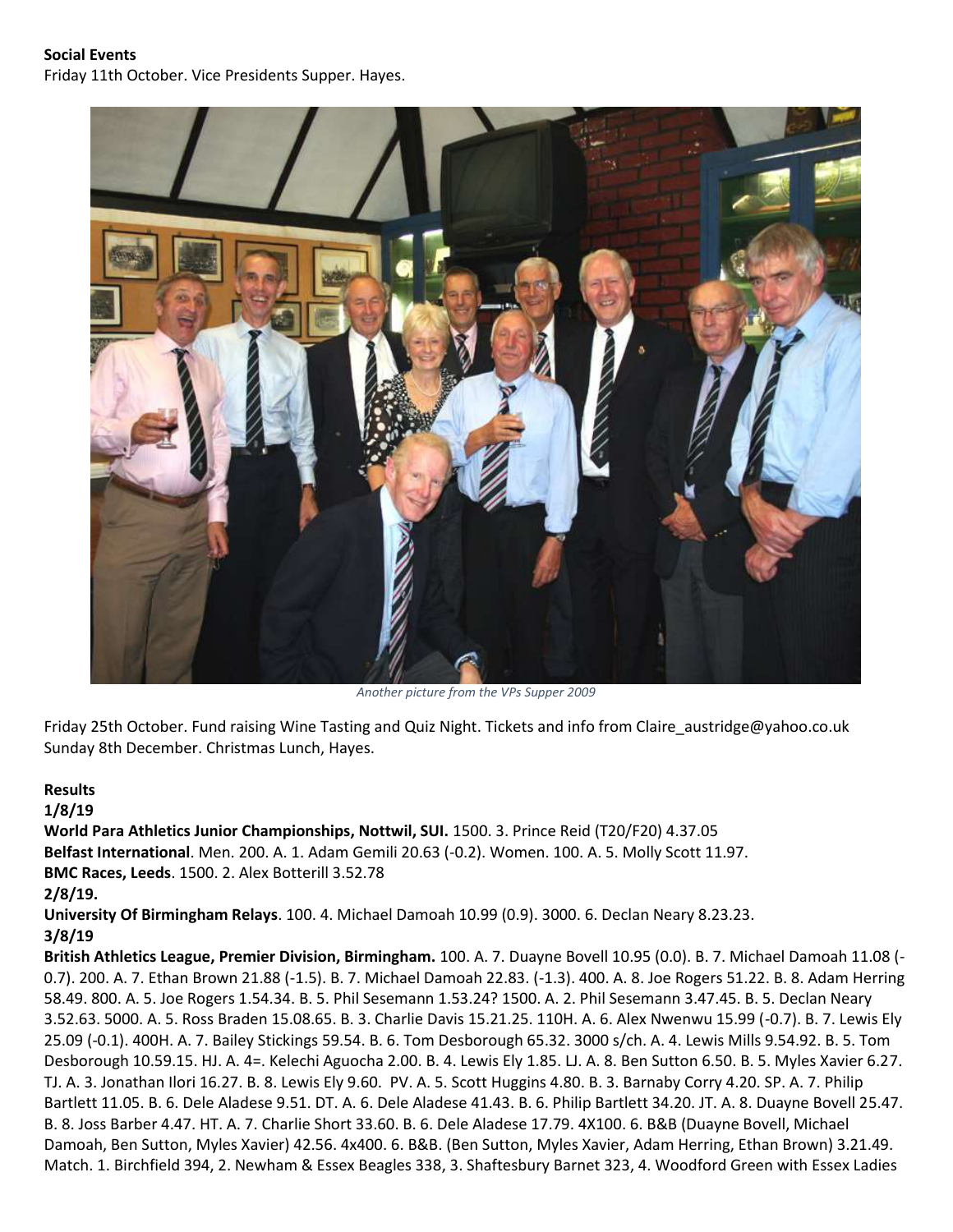297, 5. City Of Sheffield & Dearne AC 250, 6. Harrow 242, 7. B&B 189, 8. Cardiff 126. Final Standings. 1. Birchfield 31 (1417), 2. Newham & Essex Beagles 29 (1330), 3. Shaftesbury Barnet 21 (1143), 4. Harrow 19 (1090.5), 5. Woodford Green with Essex Ladies 16 (1071), 6. City Of Sheffield & Dearne AC 14 (1020), 7. Blackheath & Bromley 7 (843.5), 8. Cardiff 7 (729). **UK Womens League, Premier Division, Birmingham**. 100. A. 6. Modupe Shokunbi 12.14 (-0.2). B. 6. Vivien Olatunji 12.46 (- 0.3). 200. A. 6. Modupe Shokunbi 25.71 (-1.4). B. 8. Vivien Olatunji 25.72 (-0.7). 400. A. 2. Krystal Galley 54.30. B. 6. Grace Scopes 57.99. 800. A. 5. Niamh Bridson Hubbard 2.10.74. B. 6. Yasmin Austridge 2.19.53. 1500. A. 8. Maddaler Mastrolonardo 5.00.28. B. 6. Jessica Keene 5.03.55. 3000. A. 4. Niamh Bridson Hubbard 10.04.74. B. 7. Yasmin Austridge 11.55.12. 100H. A. 3. Anastasia Davies 13.96 (-1.6). B. 7. Danielle Hopkins 27.40 (-1.7). 400H. A. 6. Alex Hill 61.68. B. 4. Sophie Elliss 64.20. 2000 s/ch. 7. Holly Platt 9.14.97. HJ. A. 3. Deborah Martin 1.70. B. 2. Danielle Hopkins 1.60. LJ. A. 1. Sarah Abrams 6.24. B. 2. Zara Asante 5.48. TJ. A. 2. Zara Asante 12.75. B. 1. Sarah Abrams 12.10. PV. A. 8. Holly Platt 2.80. B. 6. Zoe Austridge 2.50. SP. A. 1. Divine Oladipo 16.11. B. 3. Hannah Macaulay 10.42. DT. A. 2. Divine Oladipo 51.32. B. 1. Hannah Macaulay 41.01. JT. A. 6. Eloise Locke 33.58. B. 6. Danielle Hopkins 26.91. HT. A. 6. Gemma Vickery 52.40. B. 1. Molly Walsh 51.94. 4x100. 2. B&B (Anastasia Davies, Sarah Abrams, Modupe Shokunbi, Vivien Olatunji) 46.37. 4X400. 7. B&B (Krystal Galley, Alex Hill, Grace Scopes, Sophie Elliss) 3.55.69. Match. TVH. 235, 2. Trafford 185, 3. B&B 183, 4. Cardiff 178, 5. Edinburgh177, 6. Windsor, Slough, Eton and Hounslow 169, 7, Birchfield 152, 8. Notts 150. Final Standings. 1. TVH 24 (720.5), 2. Windsor Slough Eton & Hounslow 16.5 (547.5), 3. Trafford 14.5 (490.5), 4. Cardiff 14 (500), 5. Birchfield 12 (480), 6. Edinburgh 10 (486), 7. B&B 9 (431), 8. Notts 8 (449.5).

**Youth Nations Cup, Dublin.** Men. 1500. 2. Oliver Bright 4.05.69. LJ. 2. Theo Adesina 6.86. Women. 100H. 2. Mallory Cluley 13.95 (-0.6). LJ. 1. Funminiyi Olajide 5.91.

**Parkruns. Roundshaw Downs**. 21 James Unwin 22.39, **Bromley**. 19 Thomas Sugden 19.25, 64 Steve Pairman 21.19, 260 Tom Leeson 27.00, 261 John Leeson 27.01, 333 Julia Pairman 28.53. **Bexley**. 65 Chris Pike 24.38. **Sheffield Hallam**. 73 Jason Meers 21.57. **Beckenham Place park**. 2 Ian Firla 17.45, 5 Clayton Aves 18.43, 49 Luigi Arcuri 23.02, 100 William Slack 25.52, 120 Zoe Kingsmell 26.56. **Lloyd park**. 30 Ifetobi Salako 22.30. **Lymington Woodside**. 99 Sally Smith 28.07, 153 Graham Smith 33.42. **Poole**. 1 Callum Myatt 15.59. **Winchester**. 10 Jonathan Vintner 17.45. **Wycombe Rye**. 41 Nigel Haffenden 22.21, 52 Sally Haffenden 22.57. **Gunpowder**. 126 James Perry 32.28. **Dulwich**. 124 Peter Hamilton 22.58. **Orpington**. 1 Joseph Georgiadis 18.26, 127 Andrew Kingsmell 31.15, 158 Karen Desborough 34.25. **Homewood**. 20 Zoe Wood 24.17 (1st woman). **Lanhydrock**. 7 Richard Daniels 20.18. **Peckham Rye**. 71 James Morris 23.30. **Blandford**. 74 John Turner 25.21. **Whinlatter Forest**. 155 Andrew Riches 35.04. **Perry Hall**. 144 Mick Keene 42.13. **Lullingstone**. 7 Carys Firth 22.38. **Exmouth**. 58 Bob Minting 22.22. **Clapham Common**. 189 James Cunningham 23.18. **Catford**. 21 Andrew Lawes 21.51, 61 Barry Wetherilt 25.23. **Nant y Pandy**. 12 Megan Barlow 22.32 (1st woman). **Littlehampton Prom.** 24 Rob Brown 21.33, 39 Mark Ellison 22.29, 137 Anne Cilia 28.03. **Bethlem Royal Hospital**. 8 Ellie Osmond 19.56 (1st woman), 15 Ian Montgomery 21.08, 16 Stuart Cullum 21.09, 19 Mike Simms 21.32, 73 Jackie Montgomery 28.16.

#### **4/8/19**

**Kent Young Athletes League Division One, Gillingham**. **Under 15 Boys**. 100. A. 3. Connor Sutton 11.8. B. 4. Ben Platt 12.5. 300. A. 7. Oles Chaban 44.1. B. 7. Edward Regan 50.4. 1500. A. 4. Jake Anthony 4.40.0. B. 4. Jonathan Ellerton 5.44.6. 80H. A. 3. Oliver Robertson 12.4. B. 5. Jonathan Ellerton 15.7. NS. 1. Brydon Duncan 13.5. HJ. A. 2. Edward Regan 1.65. B. 1. Oliver Robertson 1.50. LJ. A. 8. Jonathan Ellerton 3.56. B. -. SP. A. 1. Brydon Duncan 13.15. B. 2. Ben Platt 9.07. JT. A. 1. Ben Platt 41.13. B. 1. Joshua Buddle Smith 28.18. HT. A. 2. Brydon Duncan 34.63. B. -. 4x100. 4. B&B (Ben Platt, Oles Chaban, Jake Anthony, Brydon Duncan) 49.6. 4X300. -. Match. 1. Bexley 144.5, 2. Medway & Maidstone 139.5, 3=. Paddock Wood/Folkestone RC 1 120, 3=. Tonbridge AC 2/Judd School 120, 5. Blackheath & Bromley 1 118, 6. Ashford 86, 7. Tonbridge AC 1 67, 8. Invicta East Kent 50. **Under 15 Girls**. 100. A. 1. Faith Akinbileje 12.5. B. 1. Kelsey Calladine Smith 13.3. NS. 1. Rianna Rennie 13.4. 300. A. 1. Amarisa Sibley 41.3. B. 1. Cameron Kelly Gordon 42.8. 1500. A. 3. Sofia Plum Maher 5.32.9. B. 4. Olivia Magee Brown 6.04.9. NS. 1. Amelie Willars 5.48.3. 75H. A. 3. Emily Algeo 12.7. B. 1. Faith Mpassy 12.7. HJ. A. 6. Faith Mpassy 1.35. B. -. LJ. A. 2. Faith Mpassy 4.71. B. 1. Emily Algeo 4.67. SP. A. 1. Rianna Rennie 10.43. B. 1. Sofia Elliott 7.50. DT. A. 2. Sofia Elliott 20.22. B. 5. Emily Algeo 11.82. HT. A. 2. Sofia Elliott 34.53. B. 2. Amelie Willars 15.12. NS. 1 Rianna Rennie 24.37. 4x100. 1. B&B (Amarisa Sibley, Rianna Rennie, Kelsey Calladine Smith, Faith Akinbilije) 51.4. 4x300. 1. B&B (Cameron Kelly Gordon, Faith Mpassy, Emily Algeo, Amarisa Sibley) 2.55.5. Match. 1. B&B 163.5, 2. Medway & Maidstone 138, 3. Bexley 129.5, 4. Tonbridge 92, 5=. Paddock Wood/Folkestone RC 1 85, 5=. Tonbride AC 2/Judd School 85, 7. Invicta East Kent 80, 8. Ashford 61. **Under 13 Boys**. 100. A. 1. David Dare 12.6. B. 1. Rayhan Mourtada 13.3. NS. 1. Andrew Nikoro 14.1. 200. A. 1. Zuriel Nwogwugwu 26.2. B. 1. David Dare 26.9. NS. 1. Marley Byfield 28.2. 1500. A. 3. Franco Hillier 5.19.1. B. -. 75H. A. 2. Rayham Mourtada 12.8. B. 1. Andrew Nikoro 13.6. HJ. A. 1. Andrew Nikoro 1.40. B. 3. Finn Kitteridge 1.25. NS. 2. Zuriel Nwogwugwu 1.15. LJ. A. 1. Zuriel Nwogwugwu 4.86. B. 2. Rayhan Mourtada 3.98. NS. 4. Franco Hillier 3.26. SP. A. 4. Max Kennedy 7.33. B. 3. Finn Kitteridge 6.18. JT. A. 2. Max Kennedy 30.35. B. 2. Finn Kitteridge 22.22. HT. A. 3. Max Kennedy 17.19. B. -. 4x100. 1. B&B (Marley Byfield, Zuriel Nwogwugwu, Rayhan Mourtada, David Dare) 52.3. NS. 1.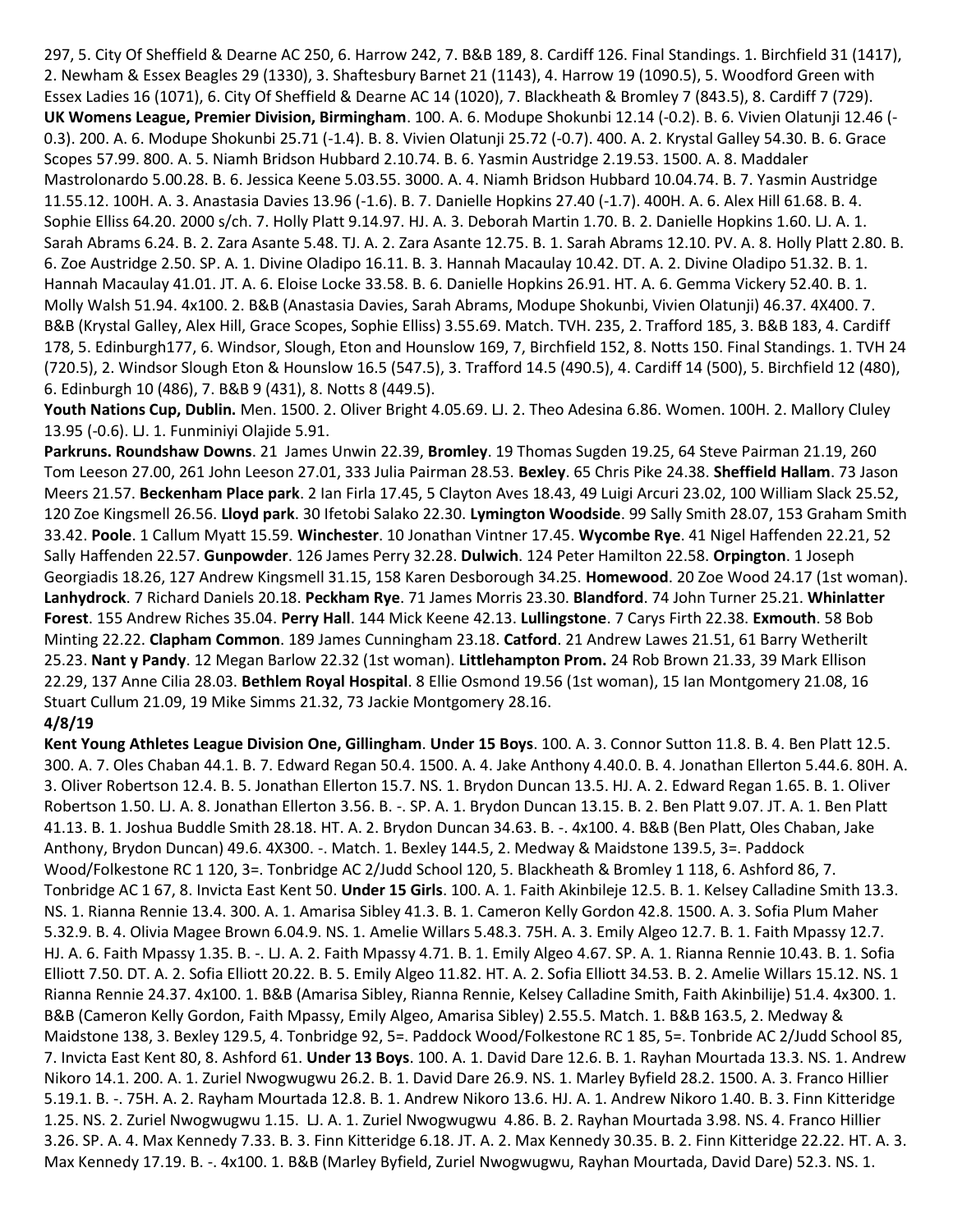B&B (Max Kennedy, Franco Hillier, Finn Kitteridge, Andrew Nikoro) 61.2. Match. 1. B&B 149, 2. Medway & Maidstone 135, 3. Tonbridge AC 2/Judd School 124, 4. Tonbridge AC 1 103, 5. Bexley 77, 6. Paddock Wood/Folkestone RC 1 72, 7. Invicta East Kent 68, 8. Ashford 60. **Under 13 Girls**. 75. A. 4. Nina Whitter 10.6. B. 6. Tallulah Ndikanwu 11.3. 150. A. 3. Nina Whitter 20.4. B. 2. Adaeze Anele 20.8. NS. 1. Tallulah Ndikanwu 22.5. 1200. A. 3. Emily Deveney 4.27.8. B. 1. Tallulah Ndikanwu 4.13.1. 70H. A. 3. Daisy Snell 12.1. B. 1. Amber Cockburn 12.6. HJ. A. 2. Daisy Snell 1.35. B. 1. Nina Whitter 1.30. LJ. A. 1. Daisy Snell 4.71. B. 4. Amber Cockburn 3.63. SP. A. 5. Erin Simpson 5.98. B. 2. Bethany Willars 5.90. JT. A. 3. Amber Cockburn 21.59. B. 2. Erin Simpson 16.64. HT. A. -. B.-. 4X100. 2. B&B (Daisy Snell, Adaeze Anele, Emily Deveney, Tallulah Ndikanwu) 55.5. Match. 1. Bexley 142.5, 2. Tonbridge AC 1 142, 3. B&B 130, 4. Invicta East Kent 105, 5. Ashford 93, 6. Medway & Maidstone 86.5, 7. Tonbridge AC 2/ Judd School 73, 8. Paddock Wood/Folkestone RC 1 56. Overall. 1. B&B 585.5, 2. Medway & Maidstone 524, 3. Bexley 518.5, 4. Tonbridge AC 2/ Judd School 427, 5. Tonbridge AC 1 404, 6. Paddock Wood/ Folkestone RC 1 358, 7. Ashford 320, 8. Invicta East Kent 313.

**Kent Young Athletes League Division Two, Gillingham**. **Under 15 Boys**. No B&B competitors. **Under 15 Girls**. SP. NM. Sofia Loader. DT. A. 2. Sofia Loader 10.11. HT. A. 3. Sofia Loader 15.94. Match. 1. Cambridge Harriers 194, 2. Dartford Harriers/ Swanley & District 92, 3. Sevenoaks 90, 4. Thanet 81, 5. Medway Phoenix 22, 6. B&B 2 19, 7. Swale Combined 12, Thanet Roadrunners 10. **Under 13 Boys**. 100. A. 3. Daniel Jenkins 14.9. B. 2. Shing Hei Hang 14.5. NS. 1. James Lawson 13.9. 200. A. 4. Daniel Jenkins 30.9. B. 1. James Lawson 29.2. NS. 1. Hendri Verster 30.2. LJ. A. 1. James Lawson 4.10. 4x100. 1. B&B (Shing Hei Hang, Daniel Jenkins, James Lawson, Hendri Verster) 58.3. Match. 1. Swale Combined 135, 2. Dartford Harriers/Swanley & District 89, 3. B&B 59, 4. Thanet Roadrunners 58, 5. Thanet AC 49, 6. Sevenoaks 26, 7. Medway Phoenix 23, 8. Cambridge Harriers 14. **Under 13 Girls**. No B&B competitors. Overall. 1. Cambridge Harriers 538, 2. Dartford Harriers/Swanley & District 355, 3. Thanet AC 350, 4. Sevenoaks 318, 5. Swale Combined 220, 6. Thanet Roadrunners 107, 7. B&B 103, 8. Paddock Wood/Folkestone RC 2 93, 9. Medway Phoenix 59.

**Milton Keynes Open**. 800. U17 MX 1. 3. Francesca Evered 2.25.7 **6/8/19**.

**Loughborough EAAP Open Meeting**. Men. 400. R1. DNF Dan Putnam. Women. PV. 5. Sophie Dowson 3.76. JT. 4. Bekah Walton 48.99.

**Watford Open Meeting**. 800 Mx 21. 4. Ben Gardiner (U20M) 1.54.41.

**Kent AC Championships**, **Ladywell**. 1500. Mx 4. 9. Arthur Starvis (U15B) 4.47.8

**Invicta East Kent, Canterbury**. 400. 3. Sam Reardon (U17M) 51.91.

**9-11/8/19**

**European Athletics Team Championships Super League, Bydgoszcz, Poland**. Women. JT. 12. Bekah Walton 46.29. **10/8/19**

**BMC Races, Stretford**. 800. 2. Alex Botterill 1.47.72.

**Parkruns. Bromley**. 15 Thomas Sugden 19.24, 23 Steve Pairman 19.45, 40 Ted Marston 20.38, 44 Paul Kerekgyarto 20.44, 46 Maria Salamanca 20.46, 48 Olivia Berry 20.51, 73 Chris Swinfen 21.59, 93 Luciana Smith 22.43, 184 Andy Tucker 24.57, 224 Austin Adams 26.08, 228 Madeleine Marston 26.17, 266 John Leeson 27.11, 267 Tom Leeson 27.12, 309 Julia Pairman 28.37, 333 Bernard Wilson 29.18, 406 Graham Smith 31.57. **Basildon**. 6 Nick Barber 21.26. **Beckenham Place park**. 5 Clayton Aves 19.13, 16 David Beadle 21.11, 29 Rod Harrington 22.17, 86 William Slack 25:55. **Lloyd park**. 15 Jennie Butler 22.00 (1st woman). **Medina I.O.W**. 83 Peter Hamilton 23.05. **Eden Project**. 10 Joseph Georgiadis 18.23. **Winchester**. 2 Jonathan Vintner 17.52. **Hoblingwell**. 5 Nigel Haffenden 22:37, 7 Sally Haffenden 23.59 (1st woman). **Dulwich**. 73 James Unwin 22.02. **Hilly Fields.** 58 James Morris 23.26. **Homewood**. 20 Zoe Wood 24.10. **East Grinstead**. 4 Robert Perry 20.23, 159 James Perry 33.32, 176 Adrian Perry 38.56. **Seaton**. 21 Ellie Osmond 22:41 (1st woman). **Tonbridge**. 72 Mark Ellison 23.37, 260 Anne Cilia 29.03, **Whinlatter Forest**. 116 Andrew Riches 35.15. **Lullingstone.** 4 Jason Meers 23.35. **Bakewell.** 36 Jessica Keene 20.48, 320 Mick Keene 42.12. **Exmouth**. 49 Bob Minting 23.56. **Catford.** 29 Andrew Lawes 22.05, 50 Barry Wetherilt 23.31. **Bethlem Royal Hospital**. 12 Ian Montgomery 22.16, 13 Tim Ayres 22.30, 20 Sarah Belaon 24.24. **Cyclopark.** 66 Sally Smith 26.23.

# **10-11/8/19**.

**British Masters Championships, Birmingham**. M60. 100. Ht1. 2. Clem Leon 14.32 (0.1), 200. Ht1. 6. Clem Leon 29.74 (-1.3), 400. R1. 3. Clem Leon 66.68. HJ. 4=. Clem Leon 1.25. LJ. 6. Clem Leon 4.14. TJ. 5. Clem Leon 9.36. M65. LJ. 5. Denis Wallington 2.04. M70. 3000W. 1. Roger Michell 18.06.69. 5000W. 2. Roger Michell 30.39.22. W65. 100. 1. Helen Godsell 14.78 (-0.4). 200. 1. Helen Godsell 31.38 (-1.3).

# **11/8/19**

**Leaderboard Mile Challenge, Norman Park**. Race 1. 1 Jamie Ellerton 6.39.1, 2 Fred Bentley 6.39.9, 3 Charlotte Bloodworth 6.40.2, 4 Lydia Marston 6.42.0, 5 Ruariri Carey 6.48.3, 6 Beth Regan 7.02.8, 7 Jack Barlow 7.03.1, 8 George Bentley 9.11.8. Race 2. 1 Niamh Bridson Hubbard 4.57.1, 2 Alessio Tutt 5.08.1, 3 Luca Ercolani 5.17.7, 4 Amarissa Sibley 5.21.5, 5 Ted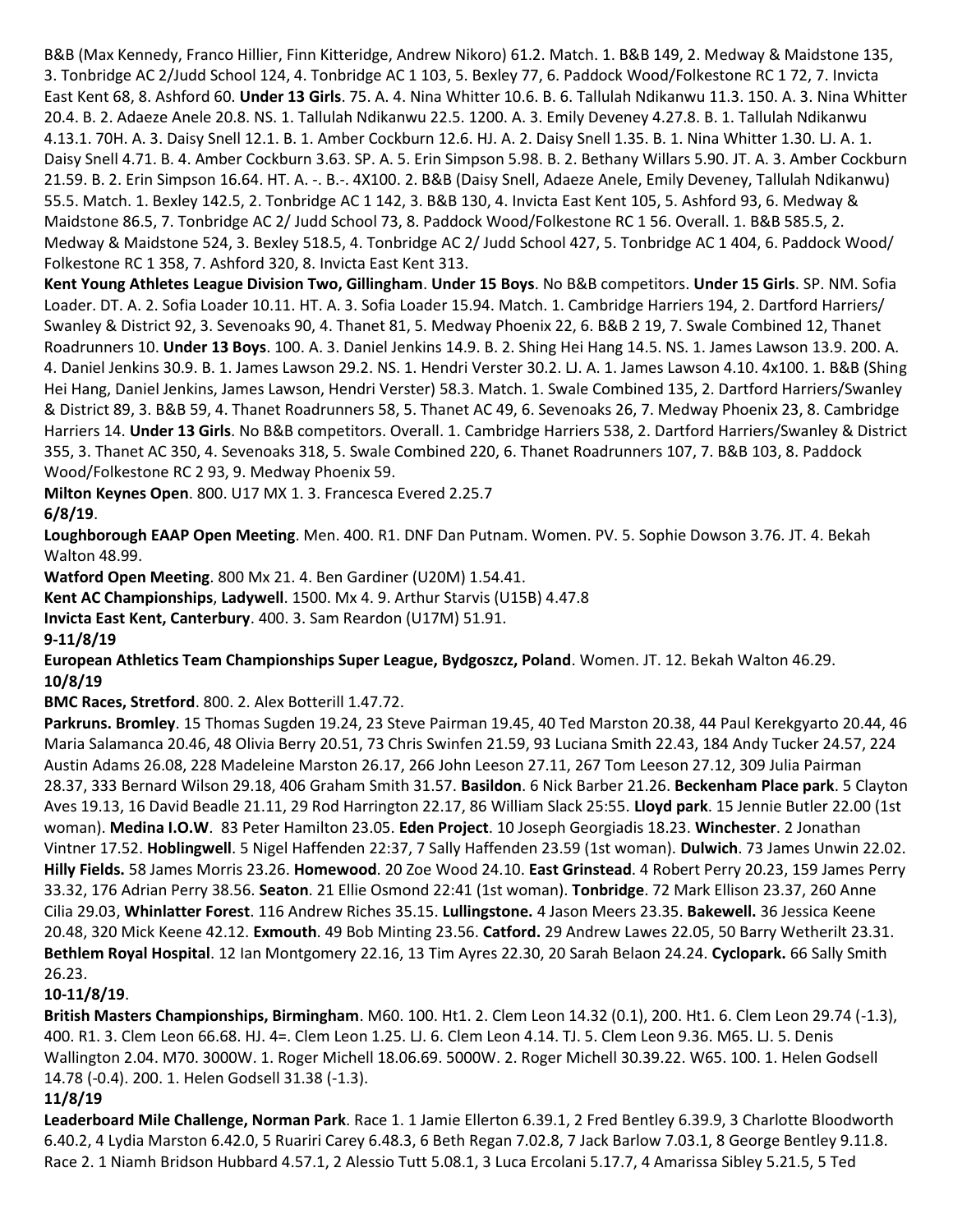Marston 5.29.9, 6 Lucas Elmqvist 5.34.3, 7 Amy Leach 5.35.2, 8 Hannah Clark 5.37.1, 9 Adrian Stocks 5.38.3, 10 Daniella Harper 5.38.7, 11 Amy Miller 5.50.7, 12 Meghan Barlow 5.59.4, 13 Luciana Smith 6.06.0, 14 Heath Griffin 6.07.7, 15 S.P.Maher 6.13.6, 16 Amelie Willars 6.17.4, 17 Sam Barlow 6.30.8, 18 Cara Gould 6.41.3, 19 Maddie Marston 6.53.2. Race 3. 1 Nigel Haffenden 6.06.2, 2 Oliver Smith 6.12.0 (guest), 3 Mark Ellison 6.13.1, 4 Pat Gordon 6.19.7 (guest), 5 Samuel Harper 6.25.2, 6 John Leeson 6.26.8, 7 Andrew Lawes 6.27.2, 8 Sally Haffenden 6.29.7, 9 Dave Leal 6.37.5, 10 Ian Montgomery 6.57.2, 11 Reynaldo Guevara 7.25.9, 12 Dave Miller 7.42.9 (guest), 13 Jackie Montgomery 7.45.5, 14 Sally Smith 7.55.0 (guest), 15 Seamus Maher 8.02.1 (guest), 16 David Carton 8.13.7, 17 Drew Grace 8.16.2, 18 Anne Cilia 8.17.5, 19 Sam Purser 8.36.8, 20 Martyn Longstaff 8.37.1, 21 Abigail Smith 8.42.7 (race walked), 22 Bob Cliff 8.45.4, 23 Bernard Wilson 8.54.5, 24 Stan Ridgewell 11.42.8.

**Newham Open Meeting**. 100. Round 1. Race 3. 8. Duayne Bovell 11.43 (-4.0). R2. R3. 2. Duayne Bovell 11.61 (-5.3). 200. Mx 4. 2. Joe Rogers 23.31 (-3.6). 300. Mx3. 2. Matthew Smith (U15B) 40.67.

#### **13/8/19**

**Woodford Open Meeting**. 800. MX2. 10. Reynaldo Guevara 2.55.75.

# **14/8/19**

**Manchester International**. Men. 400. Ethan Brown (GBJ) 47.28. Para 1500. 7. Prince Reid (GBJ) 4.19.07. TJ. 2. Jonathan Ilori (BAL/UKWL) 15.77. 4X400. 3. GBJ (inc Ethan Brown) 3.09.98. Women. 400. 3. Louise Evans (GBJ) 54.45. LJ. 1. Sarah Abrams (Wales) 6.25. TJ. 2. Zara Asante (Scotland) 12.74. PV. 3. Sophie Dowson (All Stars 2) 3.81. JT. 7. Lauren Farley (GBJ) 40.92. 4x400. 3. GBJ (inc Louise Evans) 3.43.16.

**Parris Handicap, Hayes**. 1 Heath Griffin 30.36 (21.06 net time), 2 Dave Beadle 30.38 (21.08), 3 Bertie Harrington 30.41 (17.56), 4 Gareth Evans 31.02 (17.17), 5 John Turner 31.08 (24.23), 6 Amy Leach 31.10 (20.10), 7 Clayton Aves 31.15 (19.00), 8 Paul Sharp 31.19 (18.19), 9 Steve Pairman 31.21 (19.51), 10 Dave Leal 31.28 (23.28), 11 Mark Ellison 31.30 (22.00), 12 Bernie Bater 31.41 (22.41), 13 Damian Hayes 31.47 (20.47), 14 Roger Beswick 31.48 (18.33), 15 Rod Harrington 31.55 (21.55), 16 Andy Lawes 32.02 (21.47), 17 Mark Williams 32.18 (24.18), 18 Zoe Kingsmell 32.42 (26.27), 19 Maz Turner 34.05 (33.35), 20 George Collins 34.12 (24.42).

**BMC Regional Races, Sutcliffe Park**. 800. B. 5. Ben Gardiner (U20M) 1.54.9. E. 1. Oscar Hussey 1.57.93. H. Mx. 5. Niamh Bridson Hubbard 2.11.63, 9. Zakia Mossi (U17W) 2.15.20. K. Mx. 3. Daniella Harper (U17W) 2.25.88, 5. Sabrina Mannes (U17W) 2.30.09. L. 4. Amelia Middleton (U15G) 2.28.50. 5000. A. 10. Danny Brewer 15.56.07.

**Cambridge Harriers Open Meeting Sutcliffe Park**. 400. Mx 3. 3. Cameron Kelly Gordon (U15G) 60.47. 800. Mx1. 8. Alexander Middleton (U13B) 2.29.34. Mx2. 3. Carys Firth (U15G) 2.40.87, 4. Francesca Middleton (U13G) 2.41.24, Luciana Smith (U11G) 2.44.91, Olivia Magee Brown (U15G) 2.46.28, 8. Erin Simpson (U13G) 2.50.04. DT (1.25K) 1. Brydon Duncan 35.21. DT (1K) Mx. 2. Hannah Macaulay (U20W) 35.36. DT (0.75K) 1. Erin Simpson (U13G) 18.81.

**Cork City Sports International, Ireland**. Mile. 11. Phil Sesemann 4.04.33.

**Lee Valley Sprints Double 100 Open**. 100. Mx Round 1. Race 3. 8. Tremayne Gilling 11.20 (1.6). R5. 2. Jak Mensah (U20M) 11.03 (3.5). R9. 7. Modupe Shokunbi 12.22 (1.8), 8. Maya Bruney 12.23. R10. 5. Vivien Olatunji 12.48 (2.8). R11. 3. 3. Tyra Khambai Annan 12.39 (2.1). R2. R10. 6. Tyra Khambai Annan 12.63 (0.9).

# **17/8/19**

**Southern Athletics League Div 1, Battersea. Men**. 100. A. 3. Kyle Reynolds-Warmington 11.01. (-1.25) B. 1. Michael Damoah 10.99. (1.02). N/S. 1. Chizute Ogbedeh 11.22. 200. A. 2. Matthew Knight 22.34. B. 1. Michael Damoah 22.55. NS. R1. 1. Kyle Reynolds Warmington 22.38, 2. Myles Xavier 22.70, 4. Reece Nelson 23.16. R2. 1. Chizute Ogbedeh 22.98. 400. A. 2. Ada Herring 52.28 B. 2. Reece Nelson 52.13. 800. A. 2. Finlay Brannan 1.59.61. B. 1. Calvin Fuss 2.01.19. 1500. A. 3. Joss Barber 4.08.73. B. -. 5000. A. 3. Joseph Georgiadis 17.34.23. B. -. 110H A. -. B. -. 400H. A. 1. Bailey Stickings 53.47. B. -. 2000 s/ch. A. -. B. -. HJ. A. 1. Kelechi Aguocha 2.00. B. 3. Reece Nelson 1.60. LJ. A. 2. Myles Xavier 6.42. B. 1. Joshua Gbagbo 6.02. TJ. A. 2. Joshua Gbagbo 12.73. B. 1. Kelechi Aguocha 11.49. PV. A. 3. Roger Platt 2.80. B -. SP. A. 4. Dele Aladese 10.79. B. 2. Philip Bartlett 10.55. DT. A. 2. Dele Aladese 43.43. B. 1. Philip Bartlett 34.25. JT. A. 4. Alex Okla 36.79. B. 3. Dele Aladese 19.40. HT. A. 3. Charlie Short 33.75. B. 4. Roger Platt 14.48. 4x100. 1. B&B (Bailey Stickings, Chizute Ogbedeh, Michael Damoah, Myles Xavier) 42.93. 4X400. 2. B&B (Calvin Fuss, Joshua Gbagbo, Adam Herring, Bailey Stickings) 3.25.92. **Women**. 100. A. 3. Laura Brown 13.40. B. 2. Molly Savage 13.32. 200. A. 4. Karina Harris 28.07. B. 3. Laura Brown 27.22. 400. A. 1. Krystal Galley 55.62. B. 2. Danielle Critchley 63.45. 800. A. 1. Niamh Bridson Hubbard 2.15.98. B. 3. Amy Leach 2.37.30. 1500. A. 3. Jessica Keene 5.08.88. B. 2. Amy Leach 5.18.10. 3000. A. 1. Niamh Bridson Hubbard 10.12.96. B. 3. Jane Bradshaw 12.07.10. 100H. A. 1. Anastasia Davies 13.81. B. 2. Ella Brown 17.92. 400H. A. -. B. -. 2000 s/ch. A. -. B. -. HJ. A. 3. Holly Platt 1.40. B. 2. Alice Prentice 1.40. LJ. A. 3. Zoe Martial 4.83. B. 2. Molly Savage 4.69. TJ. A. 2. Molly Savage 10.24. B. 3. Alice Prentice 8.69. SP. A. 2. Hannah Macaulay 11.31. B. 3. Holly Platt 6.48. DT. A. 2. Hannah Macaulay 40.79. B. 3. Molly Walsh 22.73. JT. A. 4. Ruth Chappell 25.42. B. -. HT. A. 1. Molly Walsh 51.78. B. 3. Hannah Macaulay 23.89. 4X100. 2. B&B (Molly Savage, Ella Brown, Anastasia Davies, Laura Brown) 51.74. 4X400. 3. B&B. (Danielle Critchley, Amy Leach, Holly Platt, Karina Harris) 4.30.06.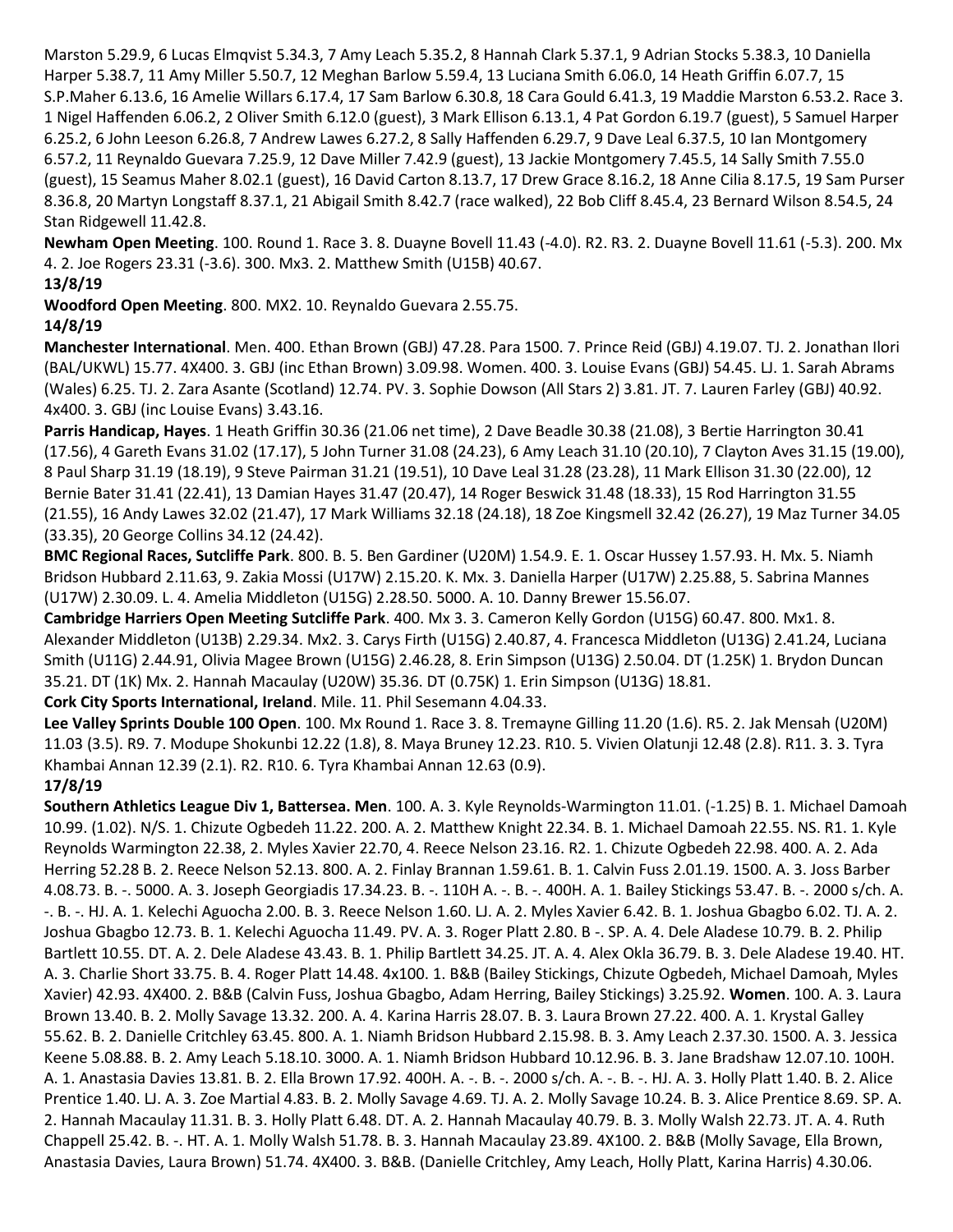Match. 1. Windsor Slough Eton & Hounslow 252.5, 2. B&B 184, 3. Belgrave 151.5, 4. Nene Valley 151. Div One. Top 3 Final Standings. 1. Windsor Slough Eton & Hounslow 19, 2. Harrow 17, 3. B&B 16

**Meeting Voor Mon, Kessel-Lo, Belgium**. PV. 3. Sophie Dowson 3.80. **Parkruns. Bromley**. 1 Dan Kennedy 17.41, 20 Steve Pairman 19.53, 30 Nick Barber 20.24, 34 Isabelle Stoneham 20.44 (1st woman), 36 Maria Salamanca 20.48, 38 Paul Kerekgyarto 20.54, 39 Ted Marston 20.56, 98 Isabella Louth 22.51, 99 Tracey Ashenden 22.54, 115 Holly Kibblewhite 23.23, 152 Andy Tucker 24.16, 153 Damian Hayes 24.16, 300 Tom Leeson 28.06, 301 John Leeson 28.09, 339 Bernard Wilson 29.01 377 Madeleine Marston 29.49, 423 Steve Evenden 31.00. **Bexley**. 6 Marco Arcuri 19.42, 181 Zoe Kingsmell 28.13, 301 Andy Kingsmell 32.56. **Basildon.** 98 James Perry 31.40. **Beckenham Place park**. 5 Luca Ercolani 18.39, 12 Clayton Aves 19.15, 16 David Beadle 20.30, 22 Adrian Stocks 21.07, 84 Will Slack 25.41. **Crystal Palace.** 27 Carys Firth 20.44, 58 Chris Swinfen 21.55. **Bournemouth**. 128 Peter Hamilton 23.58. **Poole**. 1 Callum Myatt 16.09. Killerton. 24 Nigel Haffenden 21.17, 46 Sally Haffenden 22.46. **Dulwich**. 131 James Morris 23.01. **Orpington.** 33 Austin Adams 25.01, 41 Dave Leal 25.44. **Lanhydrock**. 3 Richard Daniels 20:45. **Peckham Rye**. 108 John Turner 25.02, 255 Maz Turner 34.21. **Penrose**. 20 Robert Perry 19.49, 310 Adrian Perry 38.31. **Exmouth**. 52 Bob Minting 22.47. **Catford.** 29 Andrew Lawes 21.54, 50 Barry Wetherilt 23.46. **Jersey Farm**. 17 Mike Simms 22.56. **Kingdom**. 70 Graham Smith 35.24. **Bethlem Royal Hospital**. 17 James Unwin 22.12, 60 Jackie Montgomery 29.06. **Cyclopark.** 129 Mick Keene 31.27**.**

# **17-18/8/19.**

**SEAA U17/U15/13 Championships, Ashford. Under 17 Men**. 100. DQ. Zac Nwogwugwu. Ht3. 3. Zac Nwogwugwu 11.31 (- 2.7). 200. 6. Zac Nwowugwu 22.92. Ht2. 2. Zac Nwogwugwu 22.85 (0.1). 400. 1. Oliver Briars 50.22. Ht2. 1. Oliver Briars 52.13. 800. 5. Sam Reardon 2.04.09. Ht1. 2. Sam Reardon 2.01.26. 1500. 6. Tom Brash 4.16.82. Ht1. 2. Tom Brash 4.19.90. LJ. 4. Jacob Byfield 5.92 (0.1). TJ. 10. Jacob Byfield 12.24. PV. 1. Barnaby Corry 4.25, 11=. Ethan Kitteridge 3.35. SP. 5. Dillon Claydon 13.44. DT. 5. Dillon Claydon 42.27. **Under 17 Women**. 100. 8. Zsiriah Thomas 13.04 (-2.0). Ht2. 3. Zsiriah Thomas 12.57 (-2.4), 4. Tianna Haynes 12.94. Ht3. 6. Achieng Oneko 13.31 (-2.3). 200. 5. Tianna Haynes 27.08 (-2.2), 6. Achieng Oneko 27.30. Ht1. 3. Tianna Haynes 27.19 (-2.2). Ht2. 3. Achieng Oneko 27.41 (-1.8). 400. 2. Holly Mpassy 57.50. Ht1. 1. Holly Mpassy 57.89. 800. 4. Olivia Berry 2.22.37, 6. Daniella Harper 2.26.63. 1500. 10. Jessica Neal 5.20.63. 80H. 5. Shakanya Osahon 12.11 (-3.5). Ht1. 4. Shakanya Osahon 11.99 (-0.6). 300H. 6. Kelsey Pullin 46.63. Ht2. 3. Kelsey Pullin 48.73. 1500 s/chase. 1. Ellie Osmond 5.36.09. TJ. 6. Rachael Ilori 10.38. SP. 1. Nana Gyedu 15.24. **Under 15 Boys**. 200. Ht3. 3. Connor Sutton 24.61 (-4.9). 300. 3. Adam Islam Medeaux 37.34. Ht3. 2. Adam Islam Medeaux 38.95. 800. 5. Matthew Smith 2.08.43. Ht1. 1. Matthew Smith 2.08.29. Ht3. 4. Jake Anthony 2.12.18. 80H. Ht2. 3. Oliver Robertson 12.60 (-1.9). LJ. 3. Connor Sutton 6.00. PV. 2. Ben Platt 3.40, 4. Oscar Witcombe 2.70. SP. 3. Brydon Duncan 13.05. DT. 5. Brydon Duncan 38.19. JT. 5. Ben Platt 39.27. **Under 15 Girls**. 100. 5. Faith Akinbileje 12.94 (-1.8). SF1. 2. Faith Akinbileje 13.15 (-3.8). Ht3. 2. Faith Akinbileje 12.80 (-1.1). 300. 2. Amarisa Sibley 42.19, 7. Faith Mpassy 44.58. Ht1. 2. Faith Mpassy 44.10. Ht3. 1. Amarisa Sibley 42.32. 800. 2. Amarisa Sibley 2.18.74. Ht2. Amarisa Sibley 2.22.59. 1500. 7. Hannah Clark 5.03.66. 75H. Sf1. 8. Faith Mpassy 12.96 (-2.2). Ht1. 5. Faith Mpassy 12.93 (-1.8). Ht2. 5. Abigail Smith 13.04 (-3.5). 3000 walk. 1. Abigail Smith 17.00.81. Under 13 Boys. 200. 7. Zuriel Nwogwugwu 26.71 (2.0). Ht2. 2. Zuriel Nwowugwu 27.29 (-1.1). LJ. 5. Zuriel Nwowugwu 4.80. Under 13 Girls. 800. 9. Tallulah Ndikanwu 2.35.58. Ht3. 4. Tallulah Ndikanwu 2.34.7, 6. Megan Barlow 2.40.5. 70H. Ht1. 4. Daisy Snell 13.12 (-2.0). HJ. NH. Megan Barlow. LJ. 5. Daisy Snell 4.50. QB. 2. Daisy Snell 4.66, 9. Megan Barlow 3.51.

# **18/8/19**

**IAAF Diamond League, Birmingham**. Men. 100. 2. Adam Gemili 10.07 (2.0). Ht1. 1. Adam Gemili 10.08 (0.7). Women. 200. 2. Dina Asher Smith 22.36 (0.4).

**CAS International Meeting, Schifflange, Luxembourg**. 800. B. 1. Alex Botterill 1.49.35.

**British Athletics Parallel Success and Open Meeting, Newham**. 100. Mx1. 7. Brandon Murray 11.12 (-0.9). Mx4. 7. Maya Bruney 12.34 (-0.5). Mx5. 3. Vivien Olatunji 12.66 (-1.6). 200. Mx3. 7. Brandon Murray 23.56 (-1.3). 400. Mx5. 2. Prince Reid (U20) 53.76.

#### **21/8/19**

**BMC Races, Watford**. Men. 800. A. 9. Joe Rogers 1.54.58. Women. 1500. A. 7. Niamh Bridson Hubbard 4.25.63. **Watford Open**. 1500. Mx14. 12. Aaron Ensor 4.09.15. 3000. Mx2. 13. Matthew Francis 8.54.20.

**Dartford Open Meeting**. 100. MxR1. R1. 4. Daniel Jenkins (U13B) 15.48 (-0.1). R4. 6. Haroon Sangare (U15B) 12.01 (0.1). MxR2. R1. 5. Daniel Jenkins (U13B) 15.55 (-0.3). R4. Haroon Sangare (U15B) 12.13 (-0.1). 200. Mx4. 6. Ethan Alapafuja 27.60 (0.2). Mx5. 3. Haroon Sangare 25.18 (-0.3).

# **24/8/19**

**Herne Hill Open Meeting, Tooting**. 200. Mx H. 1. Zakia Mossi (U17W) 27.29. Mx I. 2. Parris French (U15G) 27.89. 400. Mx D. 1. Zakia Mossi (U17W) 59.38. 800. Mx A. 3. Calvin Fuss 2.01.30. Mx F. 3. Luciana Smith (U11G) 2.45.20. 2000 S/chase. 1. Ellie Osmond 7.31.93.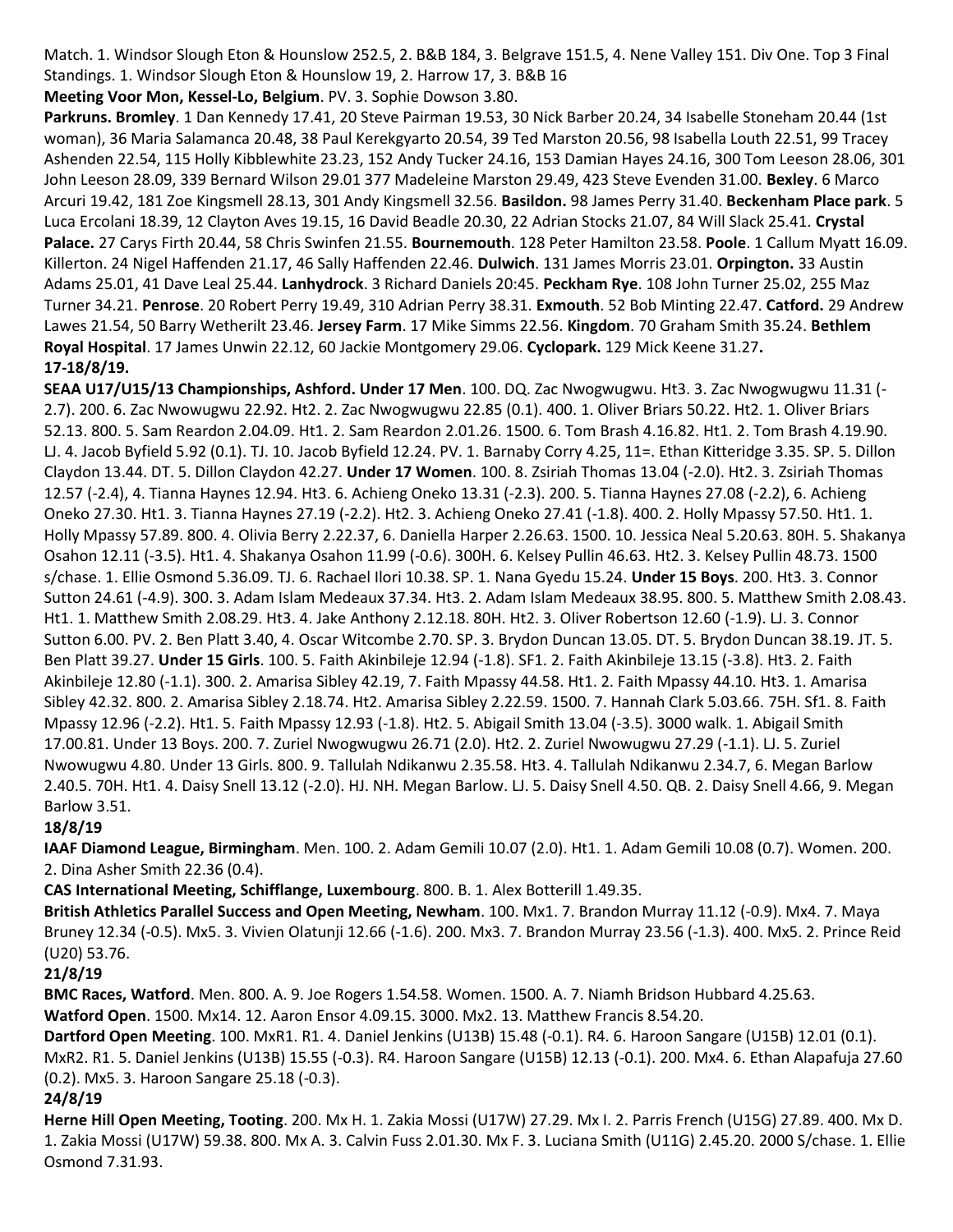**Parkruns. Bramhall**. 57 James Morris 23.32. **Basingstoke**. 49 Nigel Haffenden 21.38, 69 Sally Haffenden 22.33. Bromley. 2 Daniel Kennedy 17.44, 18 Steve Pairman 19.48, 25 Steve Evenden 20.03, 35 Maria Salamanca 20.39, 52 James Unwin 21.26, 66 Ted Marston 21.55, 67 Stuart Cullum 21.56, 91 Megan Slattery 22.35, 103 Damian Hayes 23.11, 190 Andy Tucker 25.41, 201 Austin Adams 26.14, 213 Tom Leeson 26.25, 214 John Leeson 26.26, 226 Sally Smith 26.48, 327 Julia Pairman 29.31, 341 Bernard Wilson 29.51, 432 Graham Smith 33.18. **Beckenham Place park**. 2 Marco Arcuri 18.22, 6 Luca Ercolani 18.43, 25 Hannah Clark 20.40 (1st woman), 30 Nick Barber 20.51, 101 William Slack 25.58, 103 Zoe Kingsmell 26.12. **Lloyd park**. 28 Ifetobi Salako 22.14, 53 Sarah Belaon 24.17. **Catterick**. 27 Arthur Starvis 20.07. **South Norwood**. 44 Jason Short 25.18. **Orpington**. 11 Harry Keene 20.50, 160 Karen Desborough 34.15. **Pegwell Bay**. 127 Mick Keene 27.21. **Tonbridge**. 76 Mark Ellison 22.51, 328 Anne Cilia 28.58. **Peckham Rye**. 126 Peter Rogers 26.30, 205 Maz Turner 33.32. **Crissy Field**. 14 Jason Meers 20.19, 36 Imogen Meers 22.23. **Penrose**. 3 Robert Perry 17:11, 38 Nick Perry 21.29, 302 Adrian Perry 37.05. **Tramore**, **Waterford**. 2 Clayton Aves 19.35. **Exmouth**. 67 Bob Minting 22.22. **Heartlands**. 111 James Perry 31.50. **Catford**. 34 Andrew Lawes 22.05, 73 Barry Wetherilt 24.17. **Haldon Forest**. 33 Harry Kendall 24.48. **Littlehampton Prom**. 25 Rob Brown 21.45. **Pont y Bala**. 19 Mike Simms 21.42. **Bethlem Royal Hospital**. 7 David Beadle 20.41, 14 Chris Swinfen 21.41, 16 Tim Ayres 21.47.6

# **24-25/8/19**

**British Championships and World Championship Trials, Birmingham**. Men. 100. 2. Adam Gemili 10.18 (-1.9). SF1. 1. Adam Gemili 10.26 (-2.2.). Ht1. 6. Korede Awe 11.13 (1.4). 200. 1. Adam Gemili 20.08 (-1.2). Ht1. Adam Gemili 20.43 (-0.3). 400. Ht1. 2. Ethan Brown 46.77. Ht2. 5. Dan Putnam 47.39. 800. 5. Alex Botterill 1.47.90. Ht3. 1. Alex Botterill 1.48.45. 5000. 4. Pil Sesemann 14.09.91. 400H. Ht2. 4. Bailey Stickings 53.94. Ht3. 6. Alex O Callaghan Brown 54.03. HJ. 9. Kelechi Aguocha 2.03. TJ. 6. Jonathan Ilori 16.25. Women. 1. Dina Asher Smith 10.96 (-0.9). Sf3. 1. Dina Asher Smith 11.03 (-2.0), 7. Modupe Shakunbi 12.23 (-2.0). Ht1. 5. Vivien Olatunji 12.38 (0.9). Ht3. 5. Maya Bruney 12.56 (2.5). Ht5. 4. Modupe Shakunbi 12.25 (1.1). 400. Ht1. 4. Louise Evans 53.95. Ht2. 5. Maya Bruney 54.56. Ht4. 3. Krystal Galley 55.05. 100H. Ht2. 3. Anastasia Davies 13.94 (-1.4). 400H. Ht3. 3. Alex Hill 61.44, 6. Sophie Elliss 63.82. HJ. 7=. Deborah Martin 1.71. LJ. 7. Sara Abrams 6.9 (0.8). TJ. 5. Zara Asante 12.92 (0.7). PV. 6. Sophie Dowson 3.95. SP. 3. Divine Oladipo 16.38. DT. 4. Divine Oladipo 49.60. Javelin. 5. Bekah Walton 48.15, 11. Holly Arnold 41.99, 12. Lauren Farley 41.23.

#### **26/8/19**

**Kent U13 Pentathlon, Tonbridge**. U13 Boys. 3. Zuriel Nwogwugwu 1518. (200. 26.71/75H. 14.19/ HJ. 1.36/ LJ 5.02/ SP 8.74). 11. Marley Byfield 1212 (800 2.46.45/75H. 15.62/ HJ 1.30/ LJ. 4.25/ SP. 6.40). Under 13G. 2. Daisy Snell 2466 (800 2.42.38/ 70H 11.96/HJ 1.39/ LJ 4.41/ SP 8.62),5. Amber Cockburn 2006 (800 2.39.75/70H. 12.31/ HJ 1.21/ LJ 3.79/ SP 6.61). **Tonbridge Avril Bowring Open Meeting**. 1500. Mx2. 9. Amarisa Sibley (U15G) 5.07.24. 75H. U15G. 1. Abigail Smith 12.63 (1.0). DT. 1.5Kg. 1. Dillon Claydon (U17M) 44.48.

**Crawley Open Meeting**. 100. Mx1. 2.Haroon Sangare (U15B) 11.90. 300. Mx2. 1. Haroon Sangare (U15B) 38.46. 600. U11. Mx1. 5. Luciana Smith 1.54.8. 800. Mx7. 5. Daniella Harper (U17W) 2.27.49. 1500. U15. 4. Arthur Starvis (U15B) 4.53.73, 10. Harry Fage (U13B) 5.14.71, 15. Jed Starvis (U13B) 5.50.94. Mx2. 7. Ailbhe Barnes (U17W) 5.04.57, 8. Isabelle Stoneham (U17W) 5.09.37. 400H. 1. Richard Morris 55.39. JT. U15B. 2. Josh Buddle Smith 30.16. HT. 6kg. 1. Sam Illsley 52.91. **28/8/19**

**Lee Valley Open Meeting**. 100. Mx4. 2.Michael Damoah 10.83 (3.6). Mx13. 2. Tyra Khambai-Annan 12.49 (2.9). Mx16. 5. Zara Asante 13.45 (3.3). 200. Mx4. 2. Michael Damoah 22.23 (2.7). **28-29/8/19**

**Weltklasse, Zurich, Switzerland**. Men.100. 7. Adam Gemili 10.15 (-0.4). Women. 2. Dina Asher Smith 22.08 (0.4). **30/8/19**

**Tonbridge Twilight Meeting**. Men. 400. 1.Dan Putnam 48.22. Women. 3000. 4 Niamh Bridson Hubbard 9.32.00. **31/8/19**

**Parkruns. Bromley**. 1 Daniel Kennedy 17.18, 4 Luca Ercolani 18.10, 12 Bertie Harrington 18.47, 14 Clayton Aves 18.56, 20 Arthur Starvis 19.21, 25 Thomas Sugden 19.31, 38 Ted Marston 20.04, 54 Steve Pairman 20.33, 55 Damian Hayes 20.35, 66 Megan Slattery 20.49, 77 Adrian Stocks 21.05, 90 Maria Salamanca 21.31, 93 Mark Ellison 21.36, 101 James Unwin 21.42, 106 Ken Daniel 21.50, 112 Paul Kerekgyarto 21.57, 120 Ross Braden 22.01, 131 Stuart Cullum 22.10, 133 Rod Harrington 22.14, 286 Austin Adams 25.08, 383 Madeleine Marston 26.39, 510 Tom Leeson 28.27, 516 Julia Pairman 28.35, 517 John Leeson 28.36, 518 Iain Swatton 28.36, 573 Bernard Wilson 29.39, 737 Graham Smith 33.18, 739 Joshua Smith 33.19, 740 Andy Tucker 33.19, 885 Adrian Perry 39.55. **Bexley**. 15 Bailey Stickings 21.20, 44 Nigel Stickings 23.00, 118 Charlotte Stickings 25.51. **Harrow**. 138 James Perry 30.43. **Greenwich**. 9 Darren Corneille 19.33. **Ipswich.** 125 Zoe Kingsmell 28.18, 222 Andrew Kingsmell 34.29. **Beckenham Place park**. 134 Will Slack 25.57, 272 Leszek Malynicz 35.56. **Crystal Palace**. 55 Glen Read 22.53. **Lloyd park**. 54 Sarah Belaon 23.42. **South Norwood**. 7 Ifetobi Salako 20.02. **Winchester.** 6 Jon Vintner 17.48. **Hoblingwell**. 3 Jason Meers 21.18, 6 Nigel Haffenden 22.55, 11 Sally Haffenden 24.30. **Orpington.** 11 David Beadle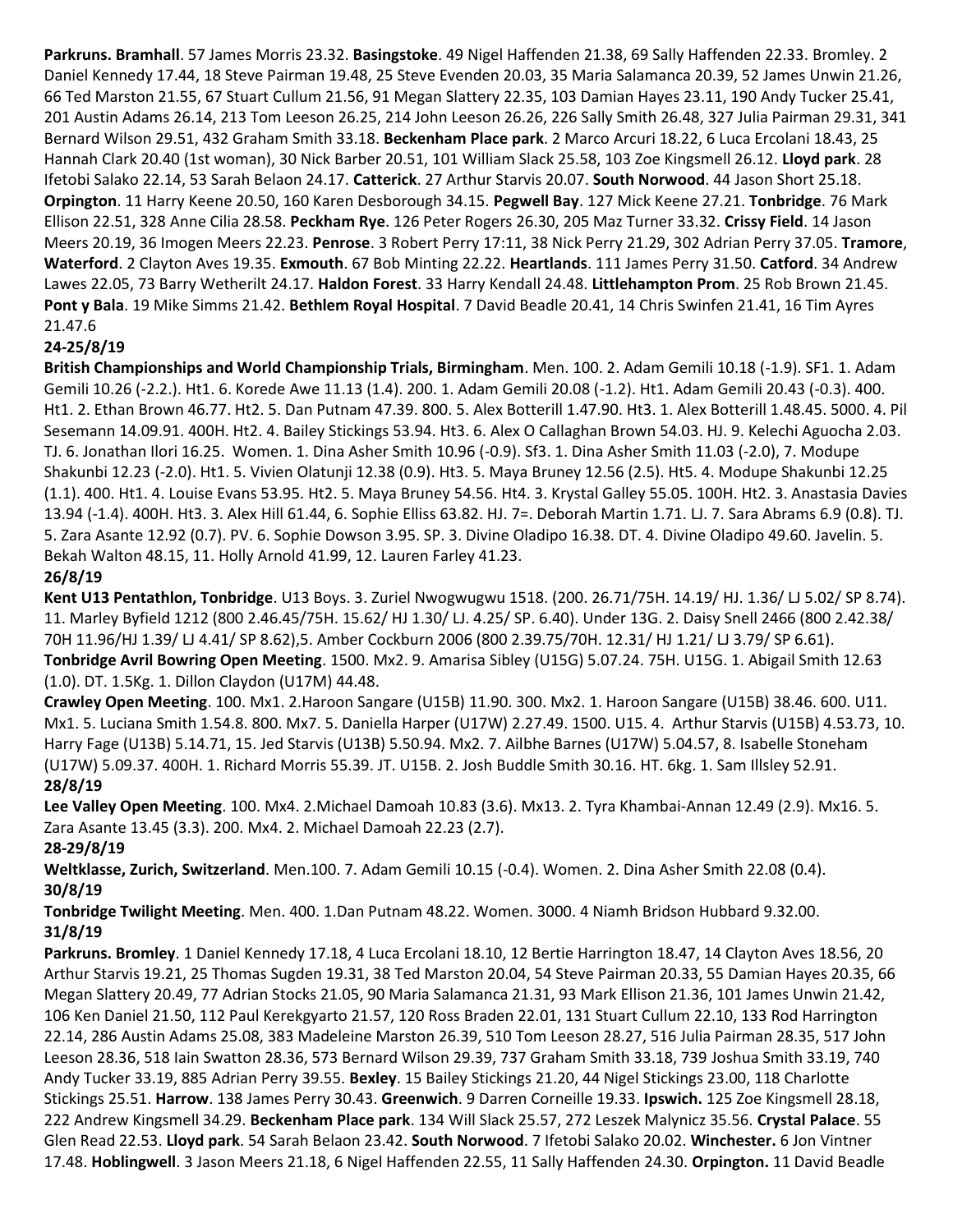21.14. **Homewood**. 57 Zoe Wood 25.49. **Harrow Lodge**. 17 Jessica Keene 21.30 (1st woman), 110 Mick Keene 29.33. **Penrith**. 148 Andrew Riches 28.17. **Peckham Rye**. 107 Peter Rogers 25.46, 276 Maz Turner 33.29. **Worthing**. 52 Rob Brown 21.35. **Catford**. 10 Chris Swinfen 21.18, 16 Andrew Lawes 21.53. **Foots Cray Meadows**. 8 George Collins 23.12. **Woolacombe Dunes**. 54 Barry Wetherilt 27.58. **The Pastures**. 15 Robert Perry 22.34. **Haldon Forest**. 22 Harry Kendall 23.55. **Bethlem Royal Hospital**. 6 Jennie Butler 20.38 (1st woman).

#### **100 years ago in 1919**

"We are informed by our Hon Secretary that in future he proposes to collect the grub money before the event. There seems to have been a shortage on the last deal, and some of the "absent minded beggars," we believe was the name applied, went off without dubbing up probably imagining all the while they had actually paid twice, or that someone else had paid for them…. We know that some of the members did not, or could not, keep account of the quantity of beer the consumed, and a little of that soon tots up!"

"We are sincerely hoping that our social events will be restarted again next Cross Country Season, which, of course, include Bohemian Concerts, Dances, Cribbage, Whist, Chess, Billiards, and other tournaments. The latter are dealt with after Wednesday evening runs as a rule, and we expect these runs to be well supported when the Season come round." A report on the second Summer run. " Two packs took part in the run, which was immensely enjoyed, especially that part which took them through the Keston pond – very few declined the swim, and no lives were lost… At the Supper which followed, and to which more than thirty sat down, our President was in more than his usual genial mood… The toast of the King was followed by many others more or less appropriate to the occasion… The success attending the revival of these Summer runs reflects great credit on the Club's executive and augurs well for the coming Cross Country season, which, if it be safe to judge from appearances, will indeed be a bumper one."

#### **75 years ago in 1944**.

"It was with regret that we cancelled our token evening meeting which was to have taken place on Aug 16 at the Midland Bank Sports Ground. With full news of the "flying bomb" battle now published, members will appreciate that this was the right action to take as the Midland Bank ground was on one of the "main routes" of these noisy missiles."

"At the Annual General Meeting of the Southern Counties Cross Country Association held on Aug 25… A. D. Thwaites was elected President for the year… The President has expressed the hope that the occasion might be marked by the Club fielding teams in all of the SCCCA races this year."

"Sam Guthrie had a close encounter with a doodle bug which knocked him down; but, we understand he is now on his feet again and going strong."

"Leslie Lee, another patient POW, sends many thanks for the "smokes" and best wishes to the Club. Says he hopes to persuade Lymbery and Gleeson (both in the same Oflag) to run in a triangular sports meeting to be held in August – England, Scotland and Dominions"

#### **50 years ago in 1969**

The AAA's Championships takes place at the White City for almost certainly the last time, having been staged there since 1932. Athletics Weekly comments "Last Saturday's pitiful attendance of 8000 must be regarded as a low water mark". For the Club Tony Wadhams wins the triple jump with a leap of 15.66. The last member to win a title was John Whall in the same event in 1959. Graham Hamlyn is 4th in the triple, while Les Jones is 6th in the pole vault with 4.00; Peter Hudson 7th in the long jump with 6.98; and Bob Richardson 12th in the 10,000 in 29.23.2.

The Club Centenary Meeting takes place at Crystal Palace, the day after the AAA's Championships "with the hope that several of the athletes who competed in the Championship would be available. This proved to be the case". It features a match between the Club, the Southern Counties and the Kent AAA. Strongest event is the triple jump with a win for Tony Wadhams in 15.68 with Graham Hamlyn second in 15.49.

Other winners for the Club are Graham Gower in the 110 Hurdles (14.9); and Peter Hudson in the long jump (6.88). The meeting features the return to competition in the ladies 300 of Lillian Board, who is preparing for the European Championships later in the season.

"As one left the Stadium…one could not help but ponder on what our Victorian forefathers would have thought about the development of such athletic facilities as all weather Tartan Tracks and fibreglass poles; a different world indeed from their early morning meetings in a London park".

It is a busy month for Tony Wadhams who represents Great Britain against the USA, and then again against Italy and Czechoslovakia.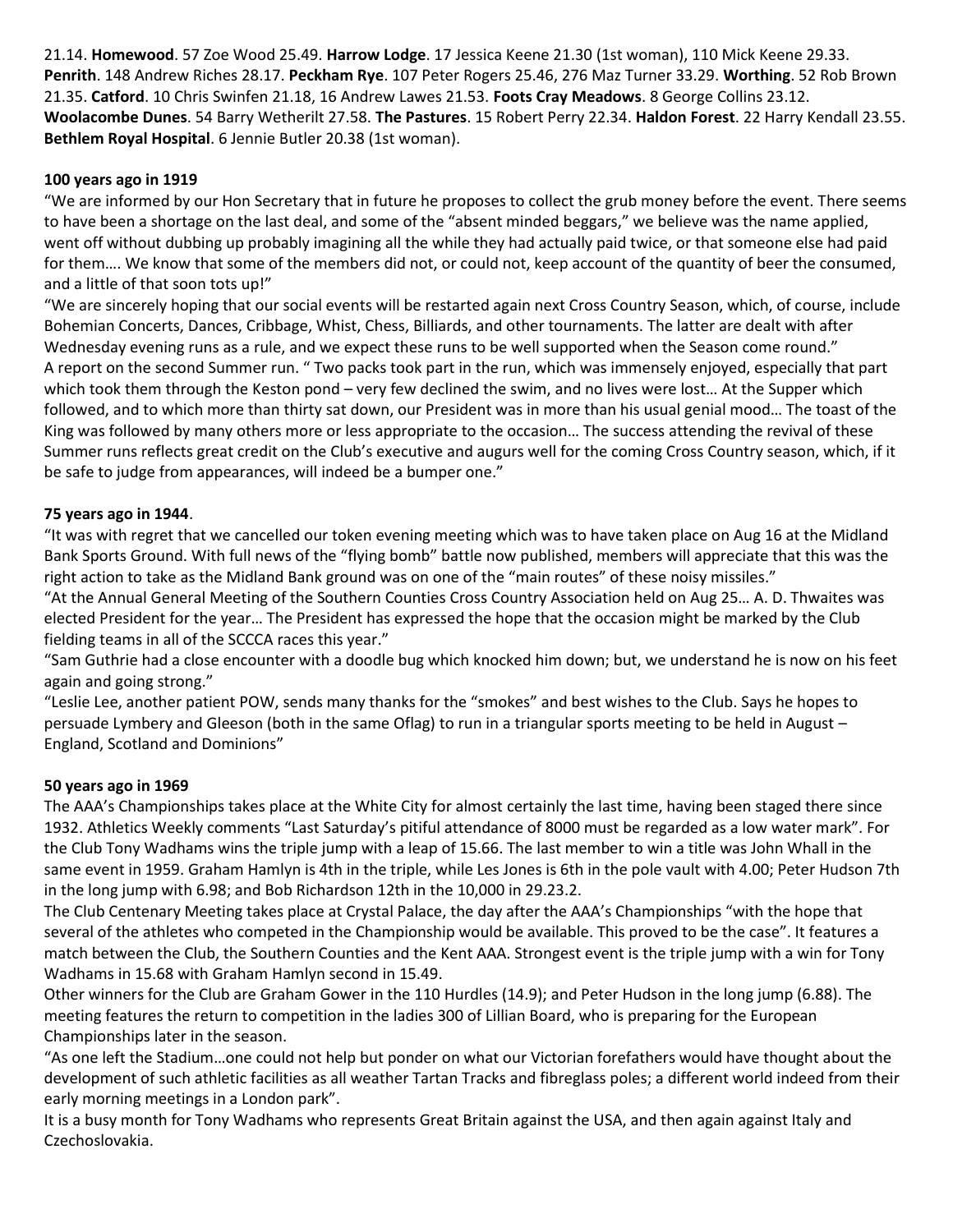The Club win a track and field "Mob Match" against South London Harriers at Ladywell. Events are 8x110 yards, 6x220 yards, 6x440 yards, Mile team, 2 mile team, High jump (4 to score), Long Jump (6 to score), Weight (5 to score), discus (3 to score), javelin (8 to score).

The second National League match of the season takes place three months after the opening fixture, but for the Club the result is the same… last. Tony Wadhams sets a new best of 7.13 in the long jump but then injures himself in the first round of the triple leaving Graham Hamlyn to win in 15.27. His is the only A string victory by a Club member.

Amongst those competing for other clubs are Olympic long jump champion Lynn Davies who wins the 100 and 200; future BBC commentator Stuart Storey (1st in 110 hurdles); and future Club member Mike Winch who is 4th for Brighton & Hove in the shot with 12.96.



(Photo by courtesy of Tony Duffy and Athletics Weekly)

Tony Wadhams was born on 16th May, 1944, at Tunbridge Wells, but it was not until 1958 that his interest in athletics began. While at school in Folkestone his natural agility and strength led to his being introduced to the Pole Vault and it was on this event that he concentrated. He achieved considerable success and several times represented the Kent Schools in the All-England Championships.

Tony lost interest in athletics after leaving school, Form lost interest in athletics after leaving school.<br>but while at Longhborough College training to be a<br>teacher, his enthusiasm was revived by Britain's<br>successes in the Tokyo Olympics. However, he did<br>not revert to his P formances improved steadily, and in 1966 he achieved two of his ambitions; he broke the fifty foot barrier<br>(thus bettering John Whall's club record) and he became an international.

Although his Pole Vaulting was pushed into the background, he did not forsake it completely and his best-ever vault was increased to 13' 0" in 1968. His Long Jumping, which became his second event, followed a similar course, and in 1969 he reached<br>23' 94", a good performance by any standards. He<br>also has a 5.582 point Decathlon to his credit which<br>he achieved in April, 1967.

The 1969 track season really showed Tony to be<br>World class material and before long one expects him to be able to achieve his all-time goal of 55 feet. He won the A.A.A: Championship and was chosen<br>for several early season representative matches. He<br>was selected for several Great Britain internationals when he competed with distinction, winning his event against U.S.A., Italy, Czechoslovakia, and Finland and finishing second against France and West Germany

The climax of his season came in September when he was chosen to represent Great Britain in Furopean Games in Athens. He was in astounding<br>form in his heat and cleared 54' 14", which would<br>have been a U.K. record but for a following wind<br>that was over the limit. Unfortunately, he was not<br>so successful in the fina made his mark in the eyes of the British Athletics public.

With his goal of 55 feet in sight and every indication of improvements to follow, we pin our hopes on Tony to provide the Club with an Olympic Medal at Munich in 1972.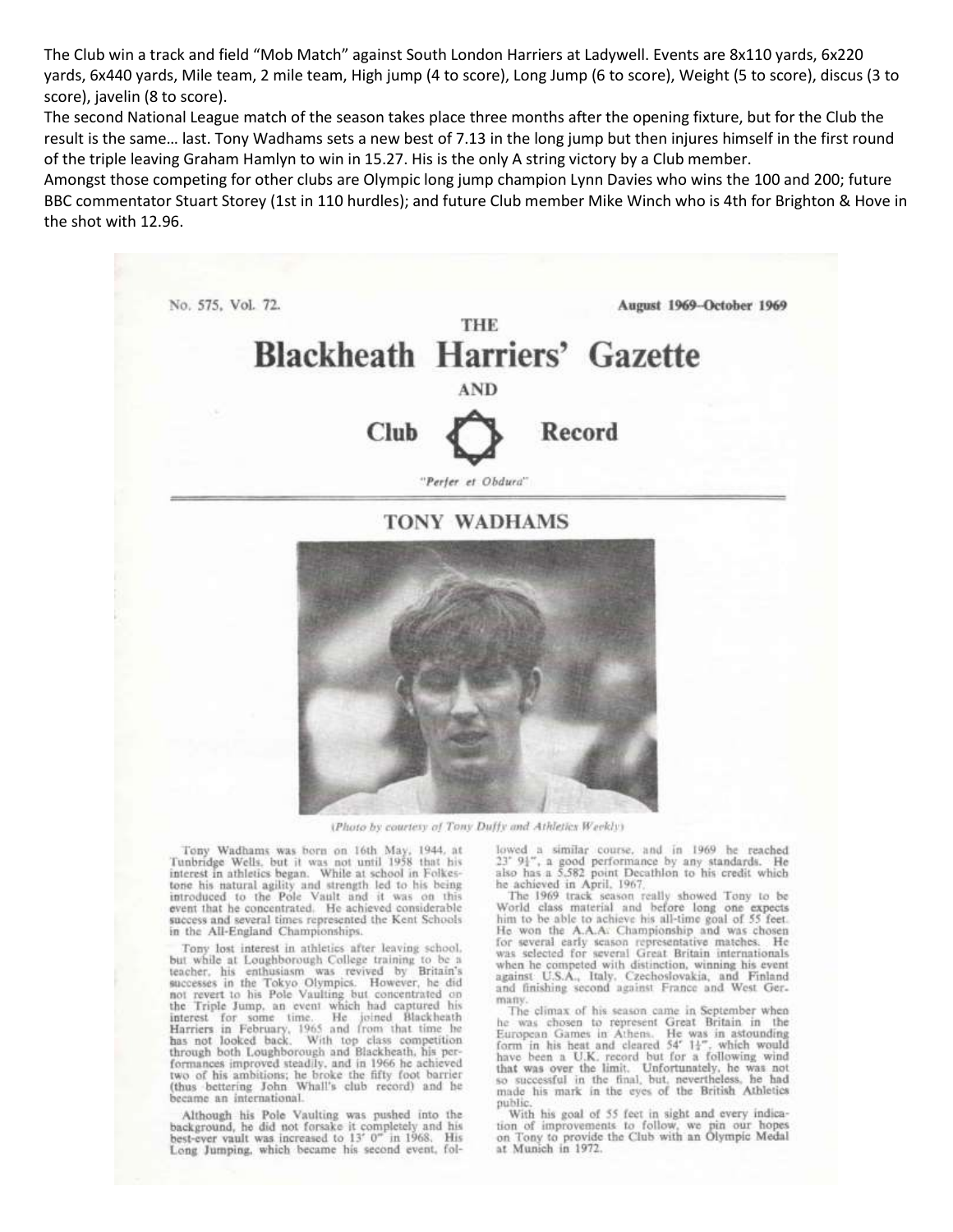# **25 years ago in 1994**.

At the Commonwealth Games in Victoria, Canada, Myrtle Augee is 2nd in the shot with 17.64 and Debbi Marti third on countback in the high jump with 1.91. Jenny Kelly is 5th in the heptathlon and Jamie Quarry is 8th in the decathlon. The Club win the final British Athletics League division two match of the season in Liverpool to secure promotion to the top tier. A string wins come from Julian Golding (200), James Harrison (5000), Spencer Newport (3000 s/c), and Lee Newman (shot and dscus).

Bill Foster breaks the Club Marathon record while competing for Great Britain in the European Championships in Helsinki. He times 2.17.12 for 31st place. Myrtle Augee is 7th in her pool of the shot with 16.77; and Debbi Marti clears 1.85 in the high jump qualifying.

The Club win the National Junior Athletics League title for the 4th year in a row, winning the final match in Middlesbrough. There are A string wins for Julian Golding (100 - 11.1), Michael Champion (200 – 22.4 and 400 – 49.5), Steve Timmins (110H -15.6 and 400H – 55.4 below), John Marks (2000 s/ch – 6.14.6), Mark Findlay (long jump – 6.79), Matt Bundock (shot – 14.95), Emeka Udechuku (discus 52.76) and both relay quartets. The 4x100 quartet of Julian Golding, Andre Johnson, Mark Findlay and Michael Champion (below), set a new Club and League record of 42.3.





It means that in 1995 the Club will represent the UK in the European Champions Club Cup for Juniors for the sixth year in a row (prior to the Junior League becoming established this privilege went to the winners of the National Young Athletes League).

#### **20 years ago in 1999**.

Julian Golding warms up for the World Championships with a win in the 200 metres at the CGU Grand Prix at Crystal Palace. He times 20.23 into a -1.1 m/s headwind.

At the Championships themselves in Seville, he finishes in 7th place in the final in 20.48, having run 20.28 in his semi final. In the Gold Cup Final the Club finishes in equal fourth place, its' highest ever position. There are individual wins for Joe Mills in the 1500 and Dave Heath in the 5000. Runner up spots are achieved by Mark Steinle (10,000), Emeka Udechuku (discus) and Mensah Elliott (110H). Mensah is the new British League team captain taking over from Nigel Keogh, who after 15 years of competing at the highest level has decided to make his running more recreational.

Mensah (110H), Dave Heath (5000) and Nick Thomas (triple jump) all represent Great Britain in an International match against France in Ashford.

In the Womens Plate Final, Bromley Ladies finish in 5th place with individual wins for Liz Hughes in the pole vault and Myrtle Augee in the shot.

Bromley Ladies are champions of the Kent Womens League. There also win the under 13s age group in the Thameside League and are runners up in the under 15s. The final Kent League sees a young Montell Douglas finish in third place in the under 15 girls high jump.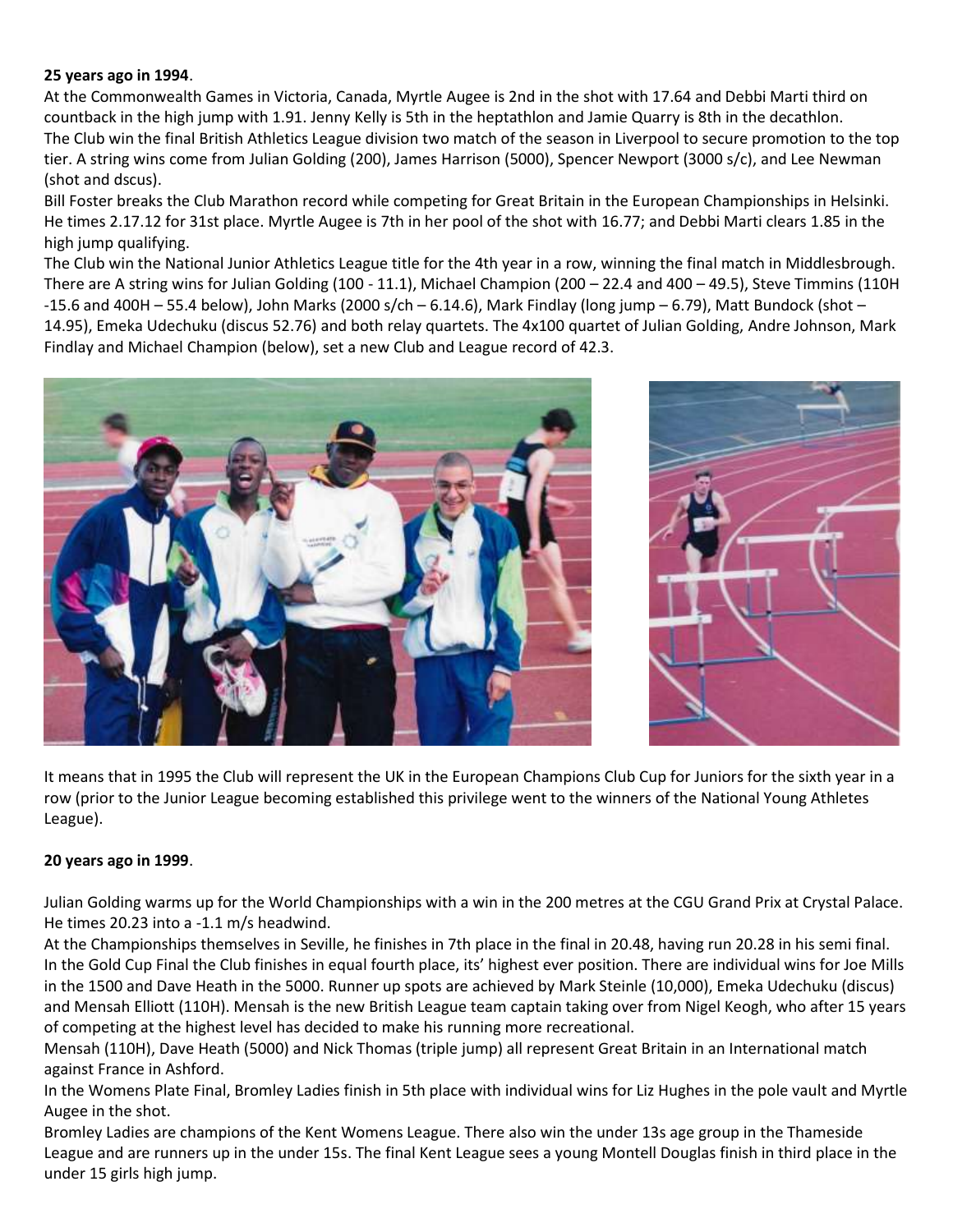The Blackheath Junior Mens team qualifies for the National Final.

Dave Taylor and Mark Steinle are selected to represent Great Britain at the World Half Marathon Championships in Palermo.

Letter from John Baldwin (Blackheath Harriers) to Barbara Ganly, Hon. Secretary, Bromley AC. Dated 3rd Aug 1999

Re: Merger Discussions between Blackheath Harriers and Bromley AC

 Following last week's meeting between our two Clubs' senior officers, our President and Chairman reported back to the General Committee at their August meeting last night, and as I promised I am now writing to you with the Committee's response.

 Merger discussions first took place in 1987, but Bromley then decided not to proceed at that time. In 1991-2 a working group of past and vice presidents of our two clubs carried out a detailed feasibility study for amalgamation, and a working group report was prepared dated 5/5/1992, but it was never submitted to the Blackheath General Committee and was allowed to lapse. At the request of our Committee I wrote to you in June this year inviting you to join us in discussions with a view to Blackheath Harriers and Bromley AC operating as a single club from 1st Oct 1999 or 1st Jan 2000, or as soon thereafter as possible.

 Two meetings have now taken place at which Blackheath emphasized their wish that there be no pre-conditions for the good of athletics in Bromley. However our representatives have reported that your Committee have laid down 7 requirements that have been suggested as non-negotiable, which in order of importance to your Committee are:

1) The name should be: "Bromley and Blackheath A.C

2) There should be equal numbers from each of the previous clubs on the new committee.

- 3) The constitution shall be fixed for 10 years.
- 4) The new committee shall elect its first President from the former Bromley A.C
- 5) You require a copy of our Club rules.
- 6) The new club strip shall be re-designed.
- 7) No merger shall be effective until 2001.

 You explained that there was mistrust of Blackheath in some areas of your Club, which we understand relates to accusations of attempted poaching, but it was pointed out that Blackheath neither acknowledges nor condones such practice, but were it to be true, the problem would disappear following a merger.

 It was also stated that Bromley no longer considers the 1992 working group report relevant, as your club is now stronger than then.

The Blackheath General Committee last night concluded the following:

a) You will probably not be surprised to learn that a number of Bromley's 7 requirements are not acceptable to Blackheath, and it was felt that no other Club of substance could possibly accept them. In particular, the name bears no relationship to our comparative strengths. However, it was felt that either "Blackheath & Bromley A.C" or "Bromley & Blackheath Harriers" might be reasonable compromises.

b) That the constitution should be fixed is hardly praticable.

c) The first President of the new Club could come from either Bromley or Blackheath.

d) Delaying completion of a merger until 2001 or later means a continuation of the present duplication of resources, so that athletes in the Borough of Bromley suffer because of our inability to come together sooner.

e) In the interest of openness to Blackheath members and courtesy to Bromley, a copy of this letter should be published in the Blackheath Courier after your August Committee meeting has taken place, which we understand is scheduled for the last week of this month.

 We trust that your Committee will see this letter as a constructive response from Blackheath, and we look forward to taking matters forward as soon as convenient to you.

# **15 years ago in 2004**

In the first year of it being a joint scoring boys and girls competition, the Club's youngsters qualify for the National Young Athletes League Final winning the Southern Premier Division of the League and remaining unbeaten all season. At the AAAs under 17 and under 15 championships in Birmingham there are wins for Serita Solomon in the under 15 girls 75metre hurdles and for Joe Stockton in the under 15 boys hammer. In the under 17s age group Rachel Blackie and Vickie Thomas win golds in the hammer. Stuart Harvey is second in the javelin. Shaunagh Brown is third in the under 15 discus. Dave Taylor smashes the Club over 40s 1500 metres record when he times 3.49.7.